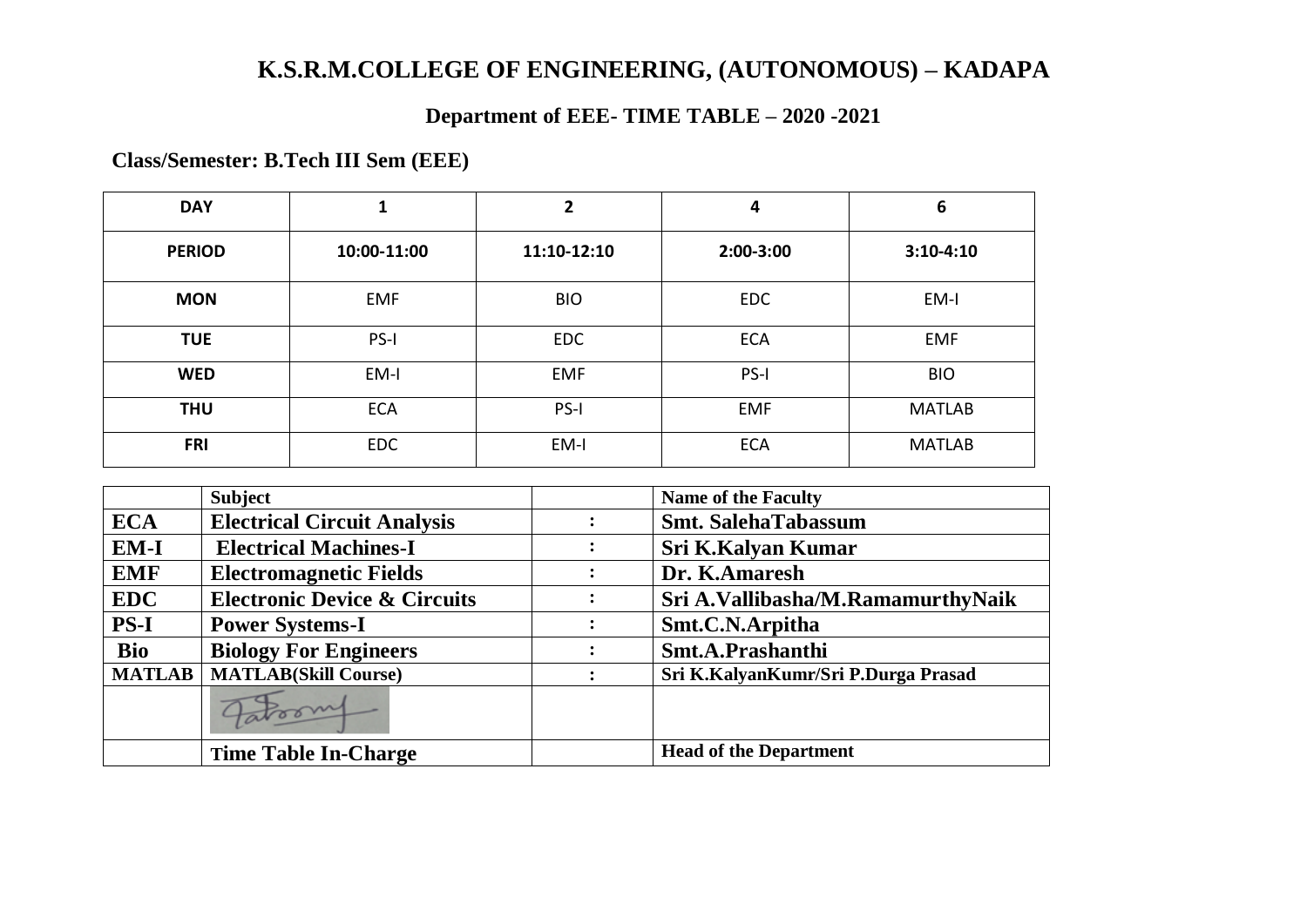#### **K.S.R.M.COLLEGE OF ENGINEERING, (AUTONOMOUS) – KADAPA Department of EEE- TIME TABLE – 2020 -2021**

 **:**

### **Class/Semester: B.Tech V SEM (EEE)**

| <b>DAY</b>    |                                        | $\mathbf{1}$                                | $\overline{2}$ | $\overline{\mathbf{4}}$        | 6           |  |
|---------------|----------------------------------------|---------------------------------------------|----------------|--------------------------------|-------------|--|
| <b>PERIOD</b> |                                        | 10:00-11:00                                 | 11:10-12:10    | 2:00-3:00                      | $3:10-4:10$ |  |
| <b>MON</b>    |                                        | PE                                          | <b>MPMC</b>    | <b>ACS</b>                     | P&SC        |  |
| <b>TUE</b>    |                                        | M/O                                         | PE             | <b>LDICA</b>                   | <b>PSOC</b> |  |
| <b>WED</b>    |                                        | <b>ACS</b>                                  | <b>LDICA</b>   | PE                             | M/O         |  |
| <b>THU</b>    |                                        | <b>MPMC</b>                                 | <b>ACS</b>     | <b>PSOC</b>                    | $---$       |  |
|               | <b>FRI</b>                             | <b>LDICA</b>                                | <b>PSOC</b>    | <b>MPMC</b>                    | <b>ACS</b>  |  |
|               | <b>Subject</b>                         |                                             |                | <b>Name of the Faculty</b>     |             |  |
| <b>PE</b>     | <b>Power Electronics</b>               |                                             |                | Sri M. Bhaskara Reddy          |             |  |
| <b>PSOC</b>   |                                        | <b>Power System Operation &amp; Control</b> |                | Smt. C. N. Arpitha             |             |  |
| <b>ACS</b>    | <b>Advanced Control Systems</b>        |                                             |                | Sri K.RamaMohana Reddy         |             |  |
| <b>MPMC</b>   |                                        | <b>Microprocessors and Microcontrollers</b> |                | Dr.S.L.Prathapa Reddy          |             |  |
| <b>LDICA</b>  |                                        | <b>Linear digital IC Applications</b>       |                | Sri K.Pavan Kumar/Sri Y.V.Raju |             |  |
| P & SC        | <b>Placement – Skill Course</b>        |                                             |                | <b>Sri T. Kishore Kumar</b>    |             |  |
| M/O           | <b>MATLAB/Octave</b><br>$\ddot{\cdot}$ |                                             |                | Dr. T. Mariprasath             |             |  |
|               |                                        |                                             |                |                                |             |  |
|               | <b>Time Table In-Charge</b>            |                                             |                | <b>Head of the Department</b>  |             |  |